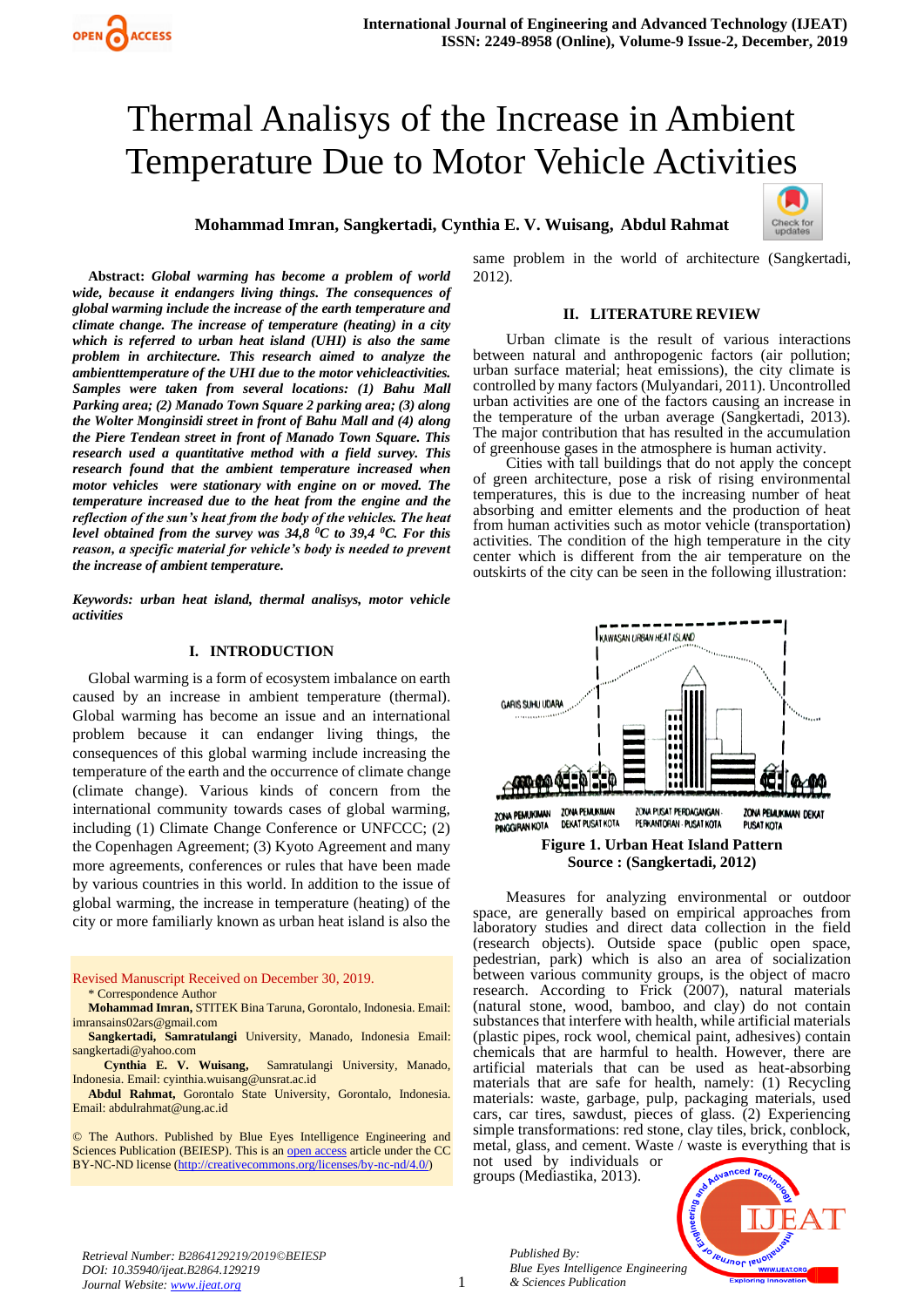According to Sangkertadi (2013), an increase in the area of pavement and the use of metal materials or other reflective materials on solar radiation on the building envelope has accelerated the occurrence of symptoms of Urban Heat Island. In addition, transportation activities; urban industries and households also produce various types of exhaust gases which are the cause.

## **III. METHOD OF RESEARCH**

The quantitative method is used in this study, considering that the quantitative method is used to analyze the quantity measurements of the variables studied or analyzed. The approach used in this study is a field survey in 4 (four) locations in the trade and service area of Manado City.

The research is conducted during 6 (six) months starting<br>from May to October 2018 at 4 (four) locations :  $(1)$ from May to October 2018 at 4 (four) locations :  $(1)$ . FrontParking area of Bahu Mall; (2) Rear Parking area Bahu Measuring the level of heat (temperature) in a location with a FrontParking area of Bahu Mall; (2) Rear Parking area Bahu Mall; (3) the area along Wolter Monginsidi street in front of Bahu Mall and (4) Parking area of Manado Town Square 3



**Figure 2. Front Parking Area of Bahu Mall, Manado Source : (Personal Documentation, 2018)**



**Figure 3. Rear ParkingArea ofBahu Mall, Manado Source : (Personal Documentation, 2018)**



**Figure 4. The Area along Wolter Monginsidi Street in Front of Bahu Mall** Source : (Personal Documentation, 2018)



**Figure 5. Parking Area of Manado Town Square 3 Source : (Personal Documentation, 2018)**

## *Data collection technique*

Primary data needed in this study are as follows:

- variable without a vehicle, with a vehicle parked (silent) without the engine running, with a vehicle parked (silent) with the engine running and with the vehicle running.
- b) Calculating the number and activity of motor vehicles (cars and motorbikes) at the Bahu Mall parking area; parking area of Manado Town Square 3; the area along Wolter Monginsidi street in front of Bahu Mall and area along the Piere Tendean street in front of Manado Town Square.
- 2) Secondary data
- a)Review of Literature
- b) The Use of Map

c)Phase of Data Compilation and Interpretation

The research instrument regarding the increase in ambient heat (temperature) caused by motor vehicle activities in the city of Manado is detailed as follows:

1) Measurement Area

The measurement area of the Bahu Mall parking area is divided into 2 (two): (1) the front parking area of Bahu Mall (2) the rear parking area of Bahu Mall; The measurement area of Manado Town Square 3 parking area is divided into 2 (two): (1) The rear parking area of Manado Town Square and (2) The front parking area of Manado Town Square; The measurement area along the Wolter Monginsidi street in front of the Bahu Mall is divided into 2 (two) conditions: (1) the vehicle runs slowly (the volume of solid vehicles) and (2) the vehicle runs fast (the volume of the vehicle is tenuous); The measurement area along the Piere Tendean street in front of Manado Town Square is divided into 2 (two) conditions: (1) the vehicle runs slowly (the volume of solid vehicles) and (2) the vehicle runs fast (the volume of the vehicle is tenuous). 2) Documentation

The photoshoot was carried out on the elements of the location of the research area such as: parking conditions, function of area designation, vehicle traffic, the existence of fences; trees or material around the vehicle under study, road cover material (asphalt, paving block), type and color of the vehicle.Recording the results of measuring the temperature of the heat (temperature) environment is done to identify the heat of solar radiation obtained through the Outdoor Space Digital

Thermometer; Infra Red Thermometer; Thermo Couplemeter; Thermo Hygrometer and Anemometer.



*Published By:*

*& Sciences Publication* 

*Blue Eyes Intelligence Engineering*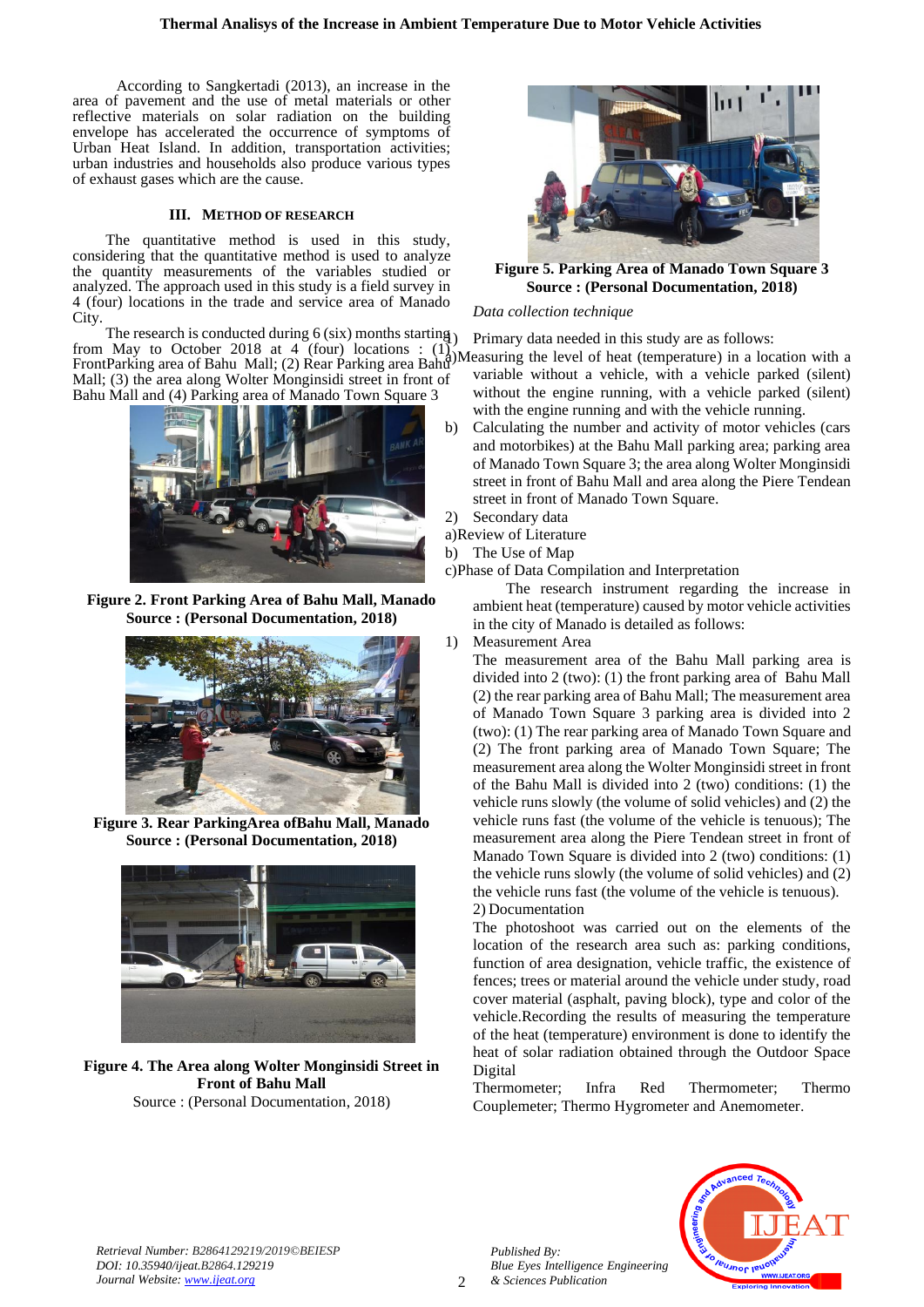

Data analysis uses quantitative analysis by collecting data in the field consisting of:

1) Solar heat radiation (ambient temperature / thermal) using tools :

a) Digital Thermometer (measuring ambient temperature);

b) Infra Red Thermometer (measuring material surface temperature);

c) Thermo Hygrometer (measuring air humidity);

d) Anemometer (measuring wind speed)

2) Collecting Data on Motor Vehicles (Cars) and Environmental Physical Data / Urban Areas:

a) Amount and activity of motor vehicles (cars)

b) The large of Area (research object)

c) and Regional Characteristics

The Measurement Results of Solar Heat Radiation Levels with Existing Formulas and "Sun" Application Assistance, Data processing using Mahoney Tables and Microsoft Excel.

**Table 1. Average Temperature and Humidity in Manado City**

| Month               | <b>Temperature</b><br>(°C)                      | Humidity $(\% )$      |
|---------------------|-------------------------------------------------|-----------------------|
| January             | 28.4                                            | 89.5                  |
| February            | 28.8                                            | 87.1                  |
| March               | 28.5                                            | 90.2                  |
| April               | 29.3                                            | 87.9                  |
| May                 | 29.6                                            | 85.3                  |
| Juny                | 29.9                                            | 82.7                  |
| July                | 30.3                                            | 75.6                  |
| August              | 30.4                                            | 71.6                  |
| September<br>$\sim$ | 29.6<br>$\sum_{i=1}^{n}$<br>C X<br>$\mathbf{1}$ | 83<br>$\sim$<br>0.010 |

Source : (BMKG of Manado City, 2018)

## **IV. RESULT AND DISCUSSION**

The results of data processing represent several measuring samples that have a maximum average value of the ambient temperature of three (3) samples of data measured in each location can be seen as follows:

1) The Front Parking Area of Mall

The average temperature or temperature at the FrontParking Areais based on processed data from three (3) maximum measured samples, which is  $36.1 \degree C$ .

2) The Rear Parking Area of Mall:

The average temperature or temperature at the Rear Parking Area is based on processed data from three (3) maximum measured samples, which is 34.8 °C.

3) Areas along Wolter Monginsidi Street in front of Bahu Mall:

The average amount of temperature or temperature along the Highwayin front of Bahu Mall Manado is based on processed data from three (3) maximum measured samples, namely 36.4 <sup>o</sup>C.

4) Manado Town Square 3 Parking Area:

The average amount of temperature or temperature in the Front Parking Area of Manado Town Square 3 is based on the results of data processed from three (3) maximum measured samples of  $39.\dot{4}$  °C.

Analysis of the data using the Mahoney table has been combined with the average temperature data that occurs in Manado during January to September 2018. The highest air temperature in Manado occurs in August, which can reach 31.9  $\degree$ C, while the lowest temperature occurs at January is 26.6 <sup>o</sup>C



## **Figure 9. Chart of Highest and Lowest Temperature and Humidity in Manado City** Source : (BMKG of Manado City, 2018)

After analyzing the data between the results of data retrieval at the research location with the average temperature data issued by BMKG of Manado City in 2018 using the Mahoney table, then according to the above calculations are obtained:

|  |  |  | <b>Tabel 2. Research Outcomes</b> |
|--|--|--|-----------------------------------|
|--|--|--|-----------------------------------|

| <b>Average Temperature</b><br>$(^0\mathrm{C})$ | <b>Research Location</b>                      |
|------------------------------------------------|-----------------------------------------------|
| 34.8                                           | Rear Parking Area of Bahu Mall                |
| 36.1                                           | Front Parking Area of Bahu Mall               |
| 36.4                                           | Area Along Highway in front of Bahu<br>Mall   |
| 39.4                                           | Front Parking Area of Manado town<br>Square 3 |

Source : (Analysis Data, 2018)

It can be seen from the table above, then there is a temperature increase of  $\pm$  5 - 10 <sup>o</sup>C if it is associated with the average temperature in the city of Manado. This is due to motorvehicle activities that occur at the Bahu Mall area, along the Wolter Monginsidi - Piere Tendean street and the Manado Town Square 3 area as the Manado trade service area.

## **V. CONCLUSSION**

Global warming is a form of ecosystem imbalance on earth caused by an increase in temperature (thermal) environment. Global warming has become an issue and has become an international problem because it can endanger living things, the consequences of this global warming include increasing the temperature of the earth and the occurrence of climate change (climate change). Based on the results of research conducted in the front parking area of Bahu Mall; the rear parking area of Bahu Mall, along the Wolter Monginsidi - Piere Tendean street and the front parking area of Manado Town Square 3, obtained data that the average maximum ambient temperature is in the front parking area of Manado Town Square 3 which is 39.4 <sup>0</sup>C. The number of motor vehicles that park both the condition of the engine is silent and the engine is on, various types of vehicle colors and vehicle types. In addition, there is no tree or shade in the parking area and the area directly adjacent to the Tendean Piere axis road, resulting in a high average ambient temperature.



*Retrieval Number: B2864129219/2019©BEIESP DOI: 10.35940/ijeat.B2864.129219 Journal Website[: www.ijeat.org](http://www.ijeat.org/)*

*Published By:*

*& Sciences Publication*